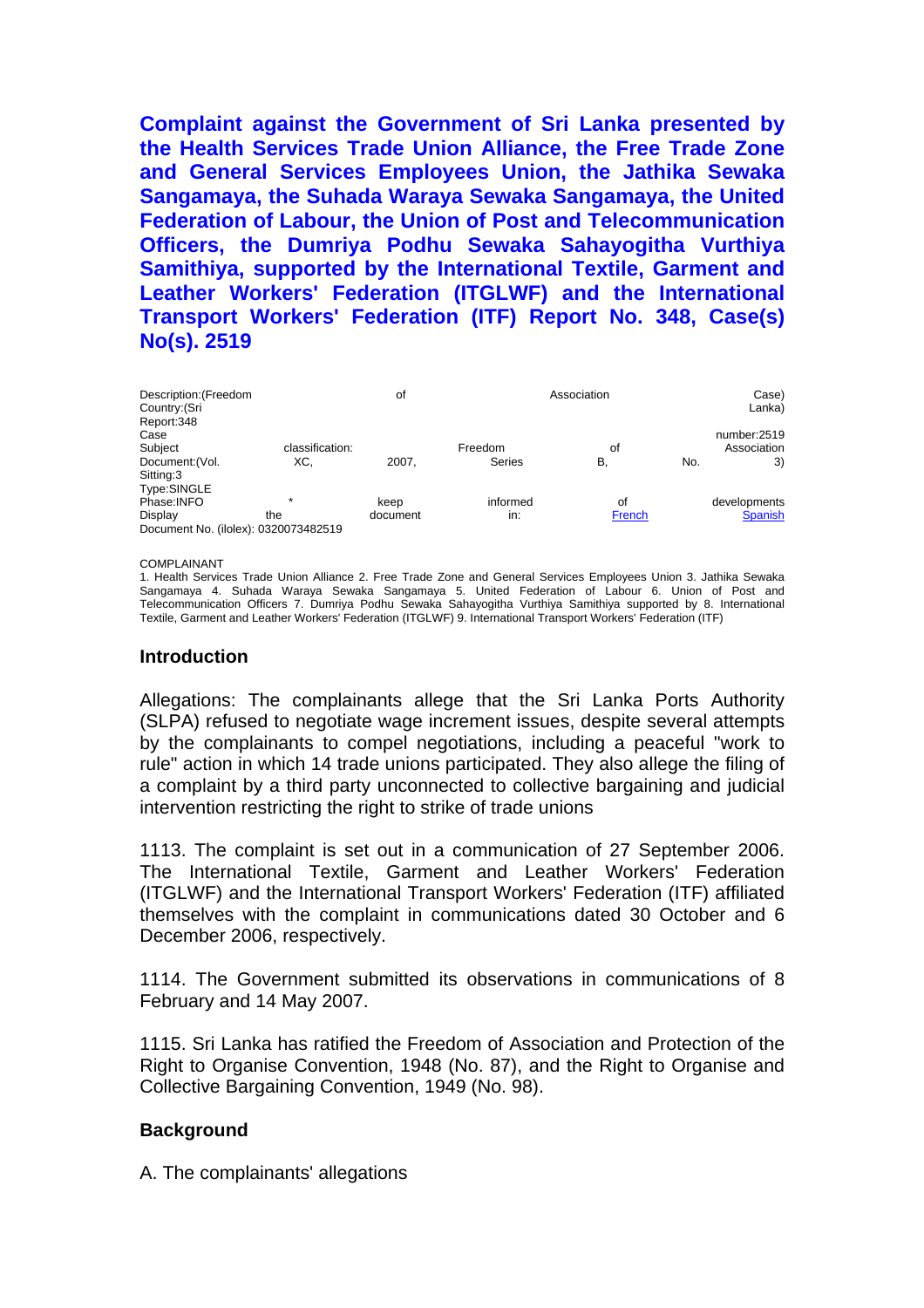1116. In its communication of 27 September 2006, the complainants allege that in March 2006 a dispute over the issue of wage increments arose between the Sri Lanka Port Authority (SLPA) - a state-owned enterprise responsible for the development, maintenance, and operation of the nation's ports, including those of Colombo, Galle and Trincomalee - and several unions representing SLPA workers. The complainants state that they had tried all possible means of resolving this dispute through negotiations, and had written to both the management of the SLPA and the Minister responsible for ports to ask that their demands be met, or for an opportunity to discuss the matter. Despite these repeated appeals the SLPA and the Minister refused to enter into negotiations on the issue raised.

1117. The complainants subsequently commenced a "work-to-rule" strike action on 13 July 2006, during which normal contractual duties as specified by the service contracts of the workers were performed to the letter, whereas "optional" or additional work was declined. The complainants maintain that the action was totally peaceful, with no incidents of breach of peace reported during the strike period, and that a total of 14 trade unions participated in the said action.

1118. On 19 July 2006 - the peak of the trade union action - the Minister for ports held a news conference, in which he stated that the Government would not negotiate with trade unions with respect to the strike's underlying demands. The Government's refusal to negotiate compelled the striking workers to continue their action. On the evening of 19 July 2006, however, the Minister held discussions with the portworkers and subsequently agreed to grant some of their demands and appoint a committee to look into the others, pledging a final solution to the demands within a period of three months. As a result of the Minister's assurances, the unions decided to suspend their action as of 20 July 2006. Negotiations followed the suspension of the industrial action, during which a number of issues were tabled for discussion. It was amidst these negotiations and positive developments, the complainants allege, that the Joint Apparel Association Forum (JAAF), an association of employers in the apparel sector, brought a legal action before the Supreme Court.

1119. On 21 July 2006, the JAAF filed a petition before the Supreme Court of Sri Lanka claiming that, as a result of the "work-to-rule" trade union action initiated by the port unions, their normal import and export business activities had been affected, and therefore their fundamental right to equality and lawful occupation was being violated by the trade unions. The JAAF therefore sought to quash the trade union action and obtain a requisition order to compel the workers to resume normal working hours.

1120. The complainants state that the JAAF is an organization primarily engaged in the protection and furtherance of the interests of the apparel, fabric and accessory manufacturers, as well as the garment buyers of Sri Lanka. Its membership includes a large number of businesses in the abovenoted categories, operating mostly in export processing zones (EPZs) and special economic and tax concession enclaves in Sri Lanka.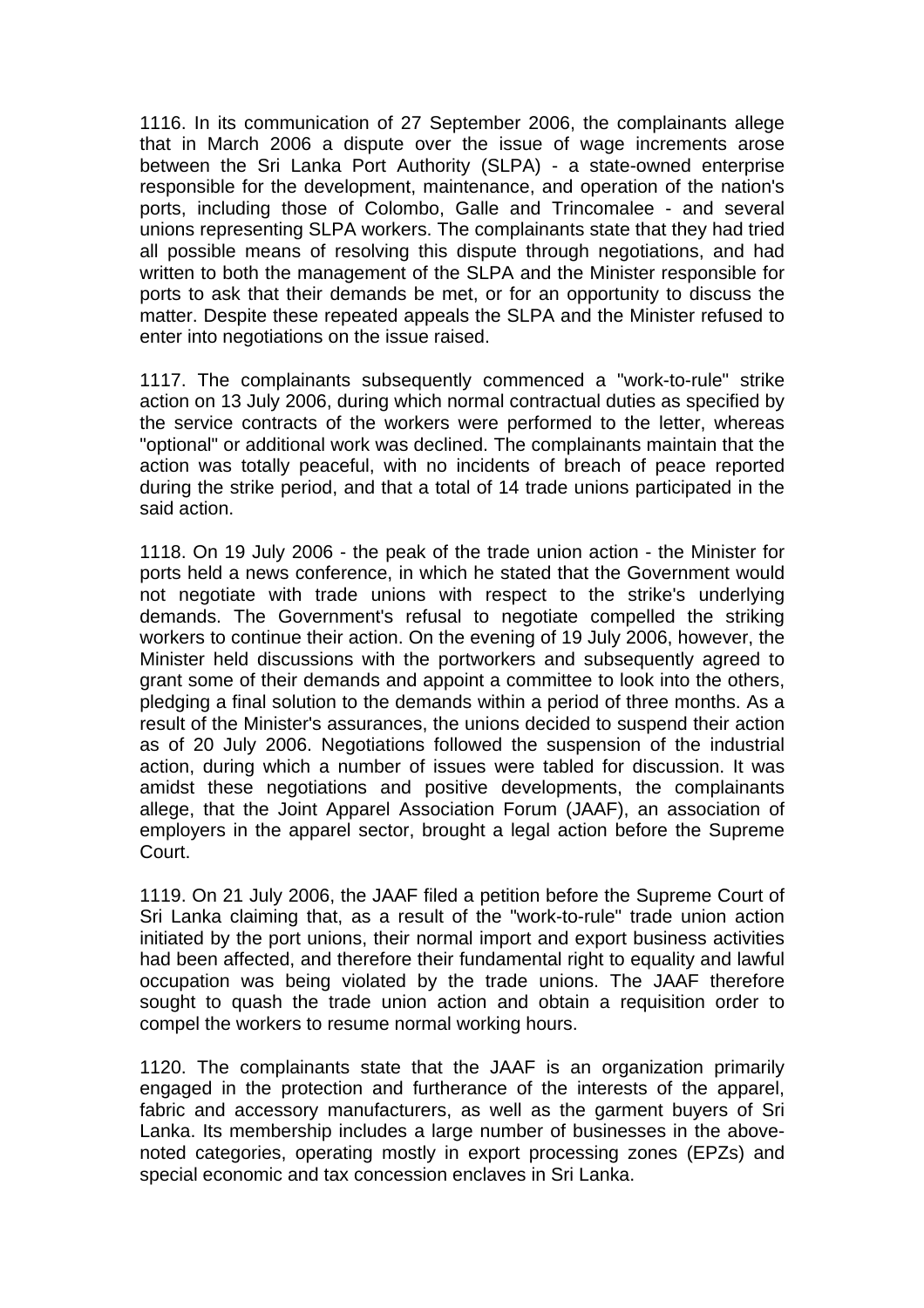1121. On 21 July 2006 the Supreme Court issued an interim order in which, upon consideration of the "prima facie illegality" of the trade union action, and the extensive, ongoing loss suffered by the country as a whole, it granted the JAAF's petition the right to proceed and also granted the JAAF interim relief by prohibiting all trade union action in the ports until 25 July 2006. The Court further ordered the Inspector General of Police to deploy sufficient numbers of officers and, if necessary, to secure the assistance of the armed forces to ensure compliance with the interim order. On 25 July 2006 the Supreme Court issued an order extending the prohibition on trade union action until 25 November 2006.

1122. The complainants state that as a result of the Court order the members of the port trade unions were forcibly compelled to give up their industrial action and offer their services to the SLPA on terms and conditions not of their own choosing, so as to ensure the JAAF's economic stability.

1123. The complainants allege that the Supreme Court's characterization of the unions' action as a "go-slow" action is misleading, false, and arbitrary. No evidence was submitted by the JAAF, or cited by the Court, to establish that members of the 14 port trade unions had worked below the stipulated work norm specified in the service contract they had entered into with their employer; had such proof been furnished, the complainants maintain, disciplinary actions could have been pursued against the workers concerned, for having violated the terms of the contract. However, not a single worker has been charged with working below the contractually specified work norm, thus proving the legitimacy of the workers' conduct in exercising their rights. The complainants add that the action engaged in by the port unions, whether characterized as a "go-slow" or "work-to-rule" action, is an acceptable form of strike action under the ILO's principles on freedom of association. It is also lawful and protected under national legislation - the Trade Unions Ordinance in particular.

1124. The complainants state that the JAAF is a third party that uses the SLPA's ports for the import and export of apparel and raw materials. As such, it has no standing in the industrial dispute between the 14 port trade unions and the SLPA, as the said dispute is a matter lying strictly within the contractual relationship between the latter two parties. The complainants allege that the JAAF's petition to compel the 14 port unions to resume full productivity levels in fact undermines the right of workers to determine their own terms and conditions of employment freely and voluntarily. The JAAF petition, moreover, rests upon an alleged fundamental right to equality and lawful occupation not recognized by the Constitution.

1125. With respect to the interim order issued by the Supreme Court, the complainants state that for an infringement of fundamental rights to be invoked, the action complained of must be an executive or administrative one, as set out in article 126 of the Constitution. The action complained of, however, is purely industrial action, as recognized in section 2 and protected by sections 26 and 27 of the Trade Unions Ordinance. The complainants maintain that the Court had erred in determining that the trade unions' action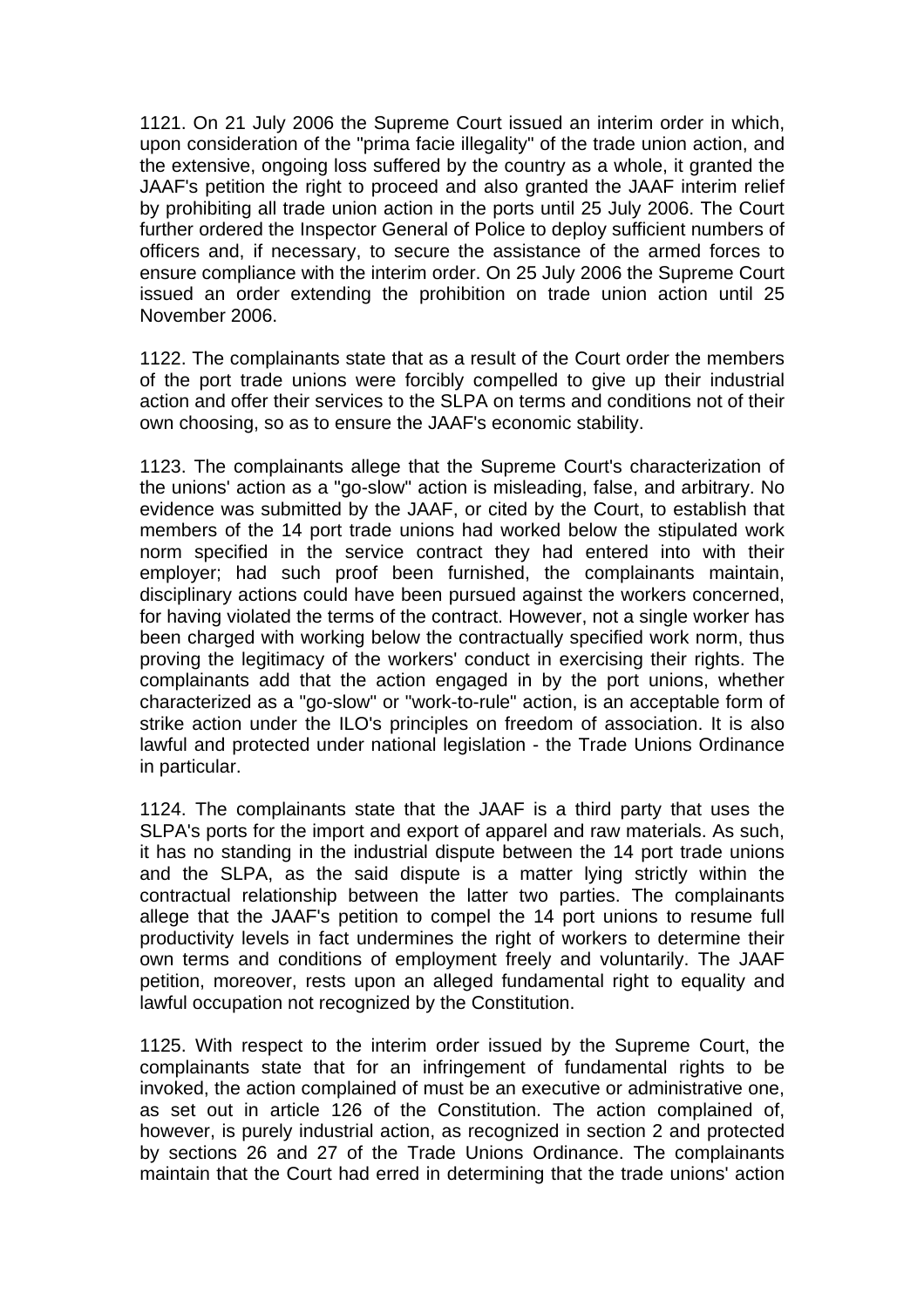amounted to executive or administrative action and, moreover, had established a grave precedent that would curtail the exercise of the right to strike by allowing future third-party petitions claiming fundamental rights violations, such as the one submitted by JAAF, to quash legitimate trade union actions and thus weaken the ability of trade unions to compel employers to engage in collective negotiations. The interim order has also made trade union activists fearful of engaging in future industrial action. In light of the above, the Supreme Court order should be declared to be invalid and inconsistent with the provisions of ILO Conventions Nos 87 and 98.

1126. The complainants further allege that, in response to the major trade union action in the ports, the Government had, on 3 August 2006, amended the Emergency (Miscellaneous Provisions and Powers) Regulation No. 01 of 2005 through the addition of a schedule of services deemed essential. The schedule includes a substantial number of services that are not essential in the strict sense of the term, as defined by the ILO, including the following: services provided by the Central Bank; services connected with the supply of fuel, petroleum products and gas; telecommunications and postal services; services in connection with the export of commodities, garments and other products; and rail and public transport services. The schedule also lists all services required of officers or servants of all ministries, government departments and public corporations - of which the SLPA is one. The amended regulation, the complainants maintain, represents a severe restriction on the right of unions to engage in strikes and other industrial action.

1127. Several annexes are attached to the complaint, including the following documents: a list of trade unions that had participated in the industrial action; a copy of the JAAF's 21 July 2006 petition to the Supreme Court; a copy of the Supreme Court's 21 July 2006 interim order; a copy of the Supreme Court's 25 July 2006 interim order; and a copy of the 3 August 2006 amendment to Emergency (Miscellaneous Provisions and Powers) Regulation No. 01 of 2005. The latter document is herein reproduced as Annex 1.

# B. The Government's reply

1128. In its 8 February 2007 communication, the Government states that the industrial dispute between the port trade unions and the SLPA began in March 2006. Negotiations to settle the strike had taken place but failed in the initial stages. During this time the unions did not avail themselves of the dispute mechanism provided for in the Industrial Disputes Act, nor did they submit their demands to the Commissioner General of Labour.

1129. With respect to the legitimacy of the trade union's action, the Government indicates that although the right to strike is recognized by the labour law of Sri Lanka, particularly the Industrial Disputes Act (IDA) and the Trade Union Ordinance (TUO), it is subject to certain limitations, as set out in the relevant sections of the IDA and Chapter 40 of the Public Security Ordinance. Section 32 of the IDA provides for a requisite notice period before calling a strike in an essential service, whereas section 40 restricts the right to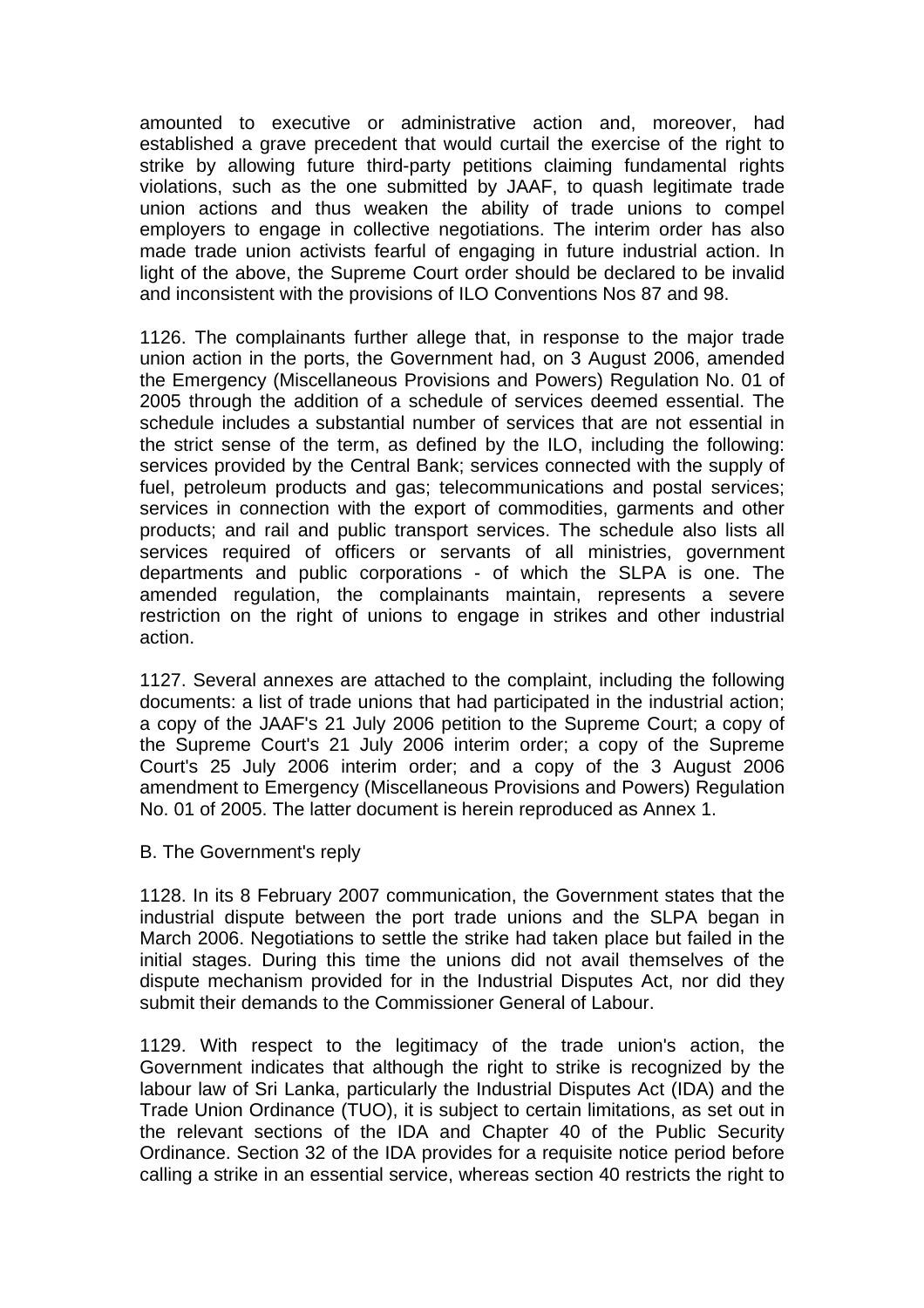strike where such action is in violation of a collective agreement, arbitration award or court decision. Furthermore, new regulations concerning essential services, made under the Public Security Ordinance, were issued on 3 August 2006 - three weeks after the commencement of the port trade unions' action.

1130. The Government refers to a District Court decision, Case No. 7662, issued on 19 July 2006, in which the SLPA had petitioned the Court for an injunction against alleged acts of intimidation, by the union and against workers not involved in the "go-slow" action that commenced on 13 July 2006, as well as an injunction to prevent the unions from continuing with the "goslow" action itself (a copy of the case is attached to the Government's reply.) According to the Government, both injunctions were granted for a one-week period pending the hearing on the merits.

1131. With respect to the injunctions granted by the District Court, the Government maintains that such temporary restrictions or prohibitions on the right to strike, where industrial action could cause serious hardship to the nation as a whole, are permissible under the freedom of association principles elaborated by the ILO.

1132. The Government adds that subsequent to the injunctive relief granted by the District Court, the Minister in charge of Ports and Aviation held discussions with the unions involved in the go-slow and settled the industrial dispute, following which the SLPA withdrew its case pending before the District Court and freed the trade unions from the restrictions imposed on their action by the District Court.

1133. With respect to the JAAF's fundamental rights application to the Supreme Court on 21 July 2006, the Government states that the SLPA and the Minister of Ports were themselves named as respondents in the action. Among the JAAF's pleadings were that the garment sector exports approximately 1 billion rupees worth of manufactured apparel and imports approximately 500 million rupees worth of raw materials per day, primarily through the port of Colombo. As a result of the unions' action, activity in the Colombo port had fallen by 60 per cent, severely affecting the apparel sector and causing extensive loss to JAAF members. The JAAF further pleaded that union members were also engaging in threats and other acts of intimidation, thus preventing SLPA employees from discharging their normal duties, and that the situation at the Colombo port had engendered a crisis of national proportions, affecting the entire country's economy. The Government indicates that on 21 July 2006 the Court had issued an injunction against the actions and granted the JAAF leave to proceed with its application; hearings for the arguments had been fixed for 19 March 2007. The Government maintains that as the case is sub judice, it is not proper to comment upon its substance. Furthermore, as the complainants have yet to exhaust all possible domestic remedies, the Supreme Court, rather than the ILO, remains the appropriate forum for raising the matters relating to the present complaint.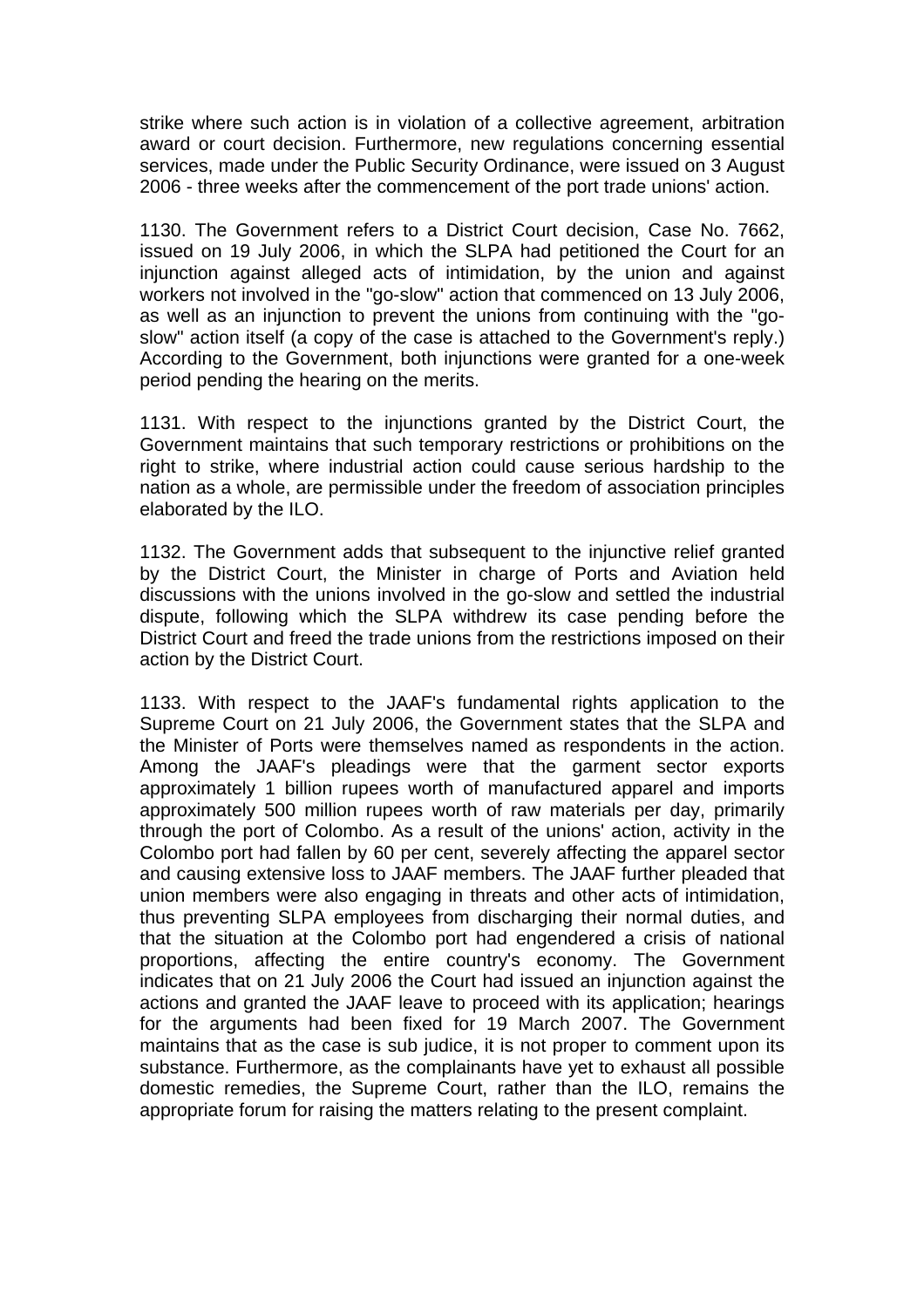1134. The Government maintains that, the complainants' representations notwithstanding, the illegality of "go-slow" actions is well-established in Sri Lankan jurisprudence, as demonstrated in numerous judicial cases.

1135. The Government indicates that though it would abide by the recommendations of the ILO supervisory bodies, it cannot interfere with cases pending before the judiciary. Such interference, in the first instance, would be premature, as the Supreme Court has yet to hand down a final decision with respect to the issues raised by the JAAF's application and contained in the present complaint; it would also violate the fundamental rights of the litigants and compromise the entire judicial system. It would therefore be inappropriate for the ILO or any other international body to pass judgement upon a decision of the Supreme Court of Sri Lanka, particularly when the decision in question has yet to be issued.

1136. As concerns the essential services order recently promulgated under the Public Security Ordinance, the Government states that although the 3 August 2006 essential services order referred to by the complainants did include an expanded schedule of services, after its publication, the President had clearly expressed that the said regulation would not be implemented against the trade unions. The order was further discussed at the National Labour Advisory Council and, in view of the concerns expressed by the unions, the President repealed the schedule of services by an order published in Gazette notification No. 1456/28 of 4 August 2006. (The latter notification, though referred to as document A5 and said to constitute part of the reply, is not attached to the Government's communication.) The Committee has nevertheless obtained a copy of Gazette notification No. 1456/28. The notification is a Presidential proclamation stating that, due to a public emergency in Sri Lanka, the provisions of Part II of the Public Security Ordinance shall come into operation throughout Sri Lanka on 4 August 2006. The notification is herein reproduced as Annex 2.

1137. In its 14 May 2007 communication, the Government attaches a communication of 7 March 2007 from the SLPA indicating that, upon the commencement of the industrial action on 13 July 2006, two meetings between the port authorities and representatives of the trade unions participating in the action were held - on 14 July and 20 July 2006, respectively. The SLPA communication further states that the latter meeting, in which the Minister of Ports participated, produced several decisions, including decisions to refer the salary proposals of the trade unions to the National Salaries and Cadre Commission and obtain their recommendations in three months; to pay allowances to SLPA employees pending the issuance of the Commission's recommendations; and to hold a meeting with the SLPA, the Minister of Ports and the trade unions to review the progress made once in every three months.

# **Conclusions**

C. The Committee's conclusions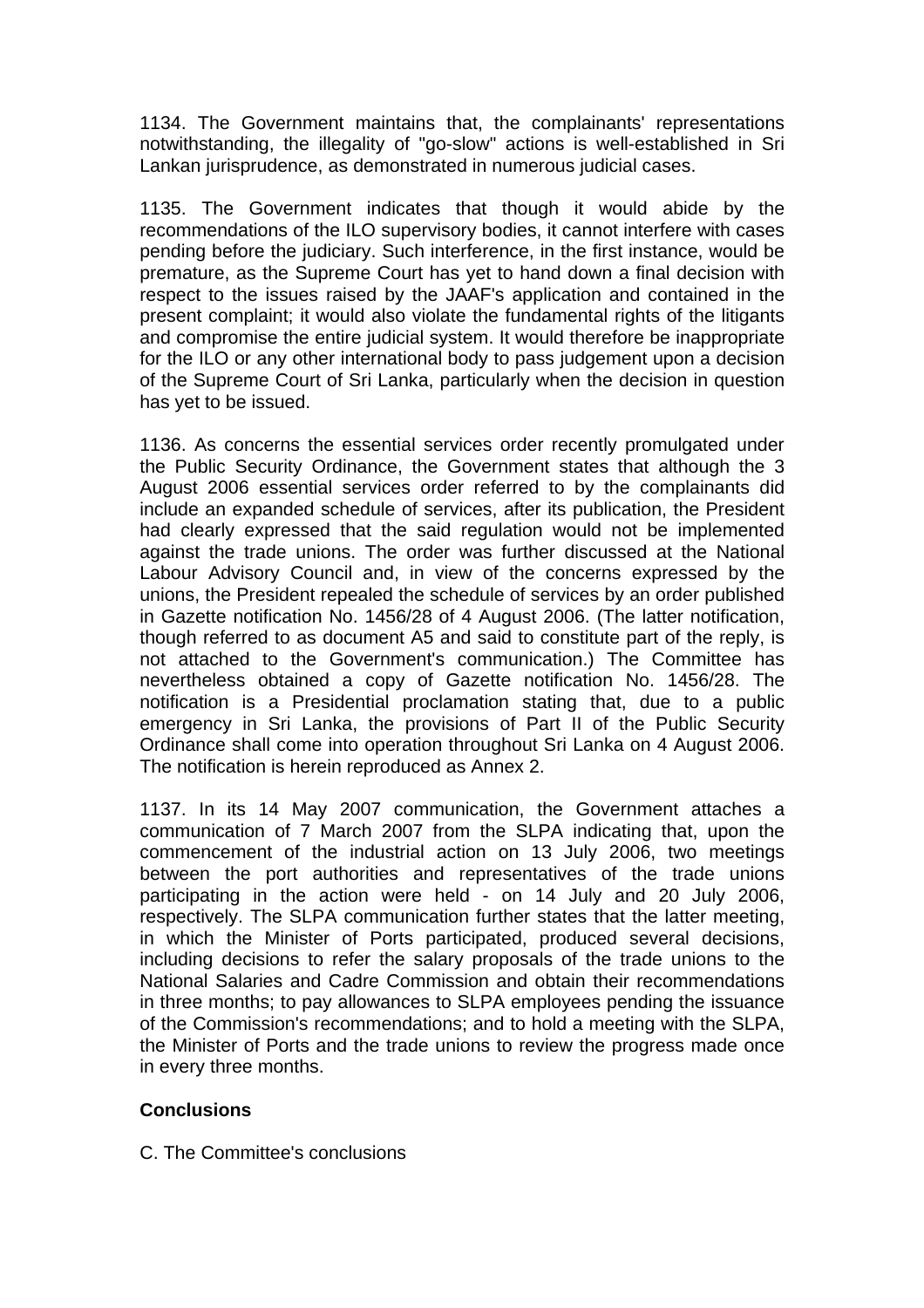1138. The Committee notes that the present case involves the following allegations: a court-ordered injunction against an alleged go-slow action initiated by several trade unions in ports run by the SLPA, and the amendment to the Emergency (Miscellaneous Provisions and Powers) Regulation No. 01 of 2005 so as to include an expanded schedule of services deemed to be essential.

1139. The Committee first notes the Government's statement that it would be inappropriate for it to pass judgement, as a suit concerning these matters was still pending before the Supreme Court. In this respect, the Committee recalls that although the use of internal legal procedures, whatever the outcome, is undoubtedly a factor to be taken into consideration, the Committee has always considered that, in view of its responsibilities, its competence to examine allegations is not subject to the exhaustion of national procedures (see Digest of decisions and principles of the Freedom of Association Committee, fifth edition, 2006, para. 30 of Annex 1). The Committee, while bearing in mind the fact that certain matters raised in the complaint are currently pending before the courts, and while respecting the independence of the courts and due legal processes under way, shall therefore proceed with its examination of the case.

1140. The Committee notes the complainants' allegations that, following a dispute with the SLPA over wage increments, 14 trade unions commenced a work-to-rule action on 13 July 2006. Discussions between the unions and the Minister of Ports were held on 19 July 2006, in which the Minister agreed to grant some of the unions' demands and appoint a committee to examine the others; subsequent to these discussion the unions decided to suspend their action as of 20 July 2006. On 21 July 2006, however, the JAAF - an employers' association that is not a party to the dispute filed a petition before the Supreme Court of Sri Lanka seeking an injunction against the action initiated by the unions and claiming that, as a result of the action, their normal import and export business activities had been severely affected, thus violating their fundamental right to equality and lawful occupation. The Government, for its part, states that the SLPA had sought an injunction against the unions' action and was granted a one-week injunction by the Colombo District Court on 19 July 2006. The SLPA subsequently withdrew its case on the merits still pending before the District Court, but was then named - together with the trade unions and the Minister of Ports - as a respondent in a petition before the Supreme Court brought by the JAAF on 21 July 2006. The Government adds that in its petition the JAAF pleaded extensive financial loss to its members as a result of the reduced activity caused by the trade unions' action. On 21 July 2006 the Supreme Court, upon consideration of the "prima facie illegality" of the trade union action and the extensive loss suffered by the nation as a whole, issued an injunction against the industrial action and granted the JAAF leave to proceed with its fundamental rights action; hearings for the said action had been scheduled for March 2007.

1141. The Committee notes that, in granting the injunction against the go-slow action, the Supreme Court had cited the extensive loss to the nation as a whole as a factor in its determination. Further noting the Government's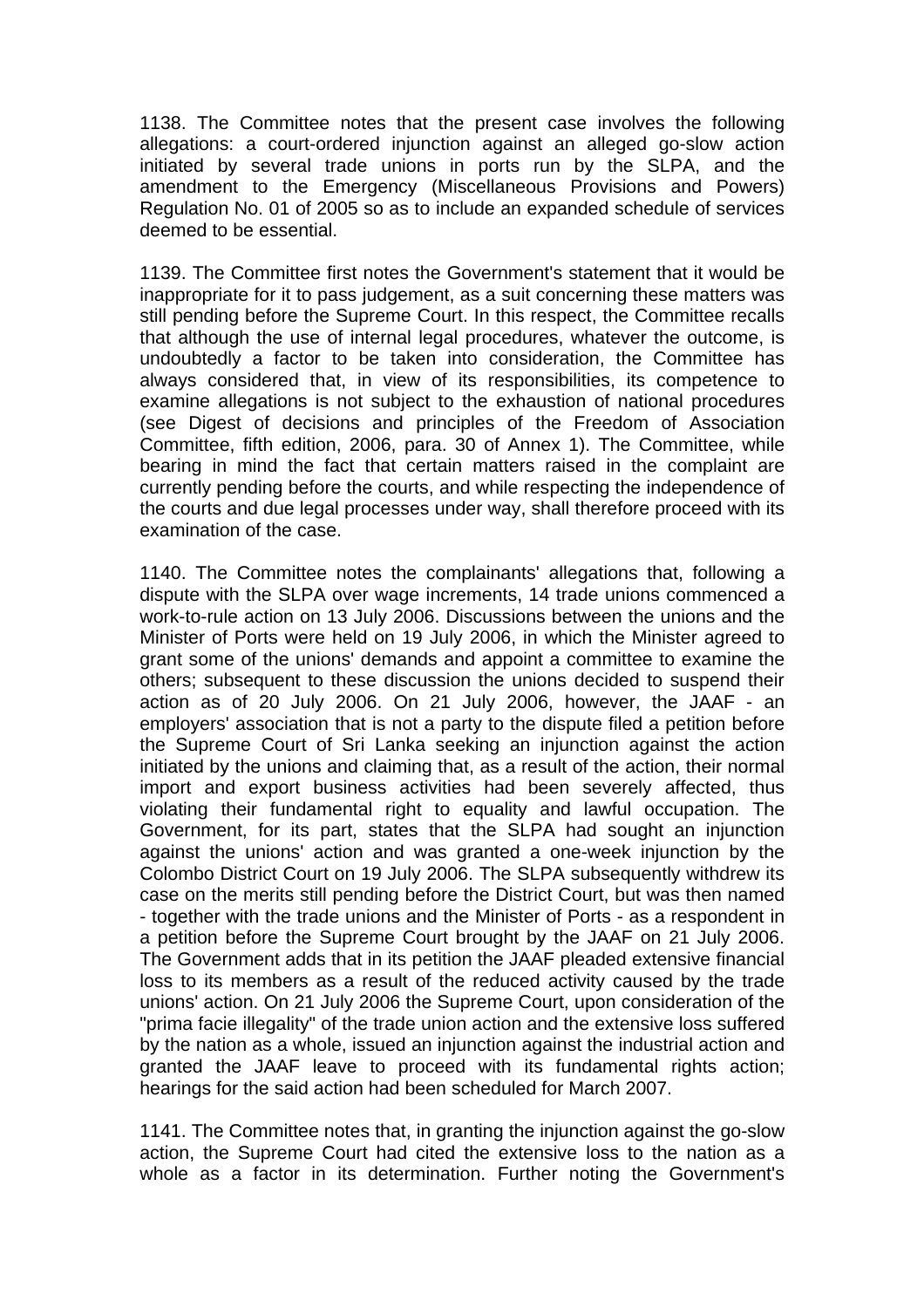indication that temporary restrictions on the right to strike are permissible where industrial action could cause serious hardship to the nation as a whole, the Committee recalls that the right to strike may be restricted or prohibited: (1) in the public service only for public servants exercising authority in the name of the State; or (2) in essential services in the strict sense of the term that is, services the interruption of which would endanger the life, personal safety or health of the whole or part of the population (see Digest, op. cit., para. 576). To determine situations in which a strike could be prohibited, the criterion which has to be established is the existence of a clear and imminent threat to the life, personal safety or health of the whole or part of the population (see Digest, op. cit., para. 581).

1142. The Committee recalls that, generally speaking, ports do not constitute an essential service in the strict sense of the term (see Digest, para. 587). The Committee further recalls that what is meant by essential services in the strict sense of the term depends to a large extent on the particular circumstances prevailing in a country. Moreover, this concept is not absolute in the sense that a non-essential service may become essential if a strike lasts beyond a certain time or extends beyond a certain scope, thus endangering the life, personal safety or health of the whole or part of the population. Finally, the Committee recalls that the principle regarding the prohibition of strikes in essential services might lose its meaning if a strike were declared illegal in one or more undertakings which were not performing an "essential service" in the strict sense of the term, i.e. services whose interruption would endanger the life, personal safety or health of the whole or part of the population (see Digest, op.cit., paras 582-583). The Committee observes, that the strike action had lasted for 6 days before the issuance of the District Court's injunction, and that - apart from the JAAF's pleading of economic loss suffered as a result of the action - no evidence has been put forward to establish the existence of a clear and imminent threat to the life, personal safety or health of the whole or part of the population. In addition, the Committee observes, with concern, that the injunction would appear to have an extended validity until the final hearing by the Supreme Court, first scheduled for October 2006 and later postponed until March 2007. In these circumstances, the Committee is inclined to view the restriction placed on the portworkers' action by the injunction issued by the Supreme Court as contrary to the principles set out above.

1143. As concerns the alleged illegality of the go-slow action, the Committee recalls that, regardless of whether the action in question is a work-to-rule or actually a go-slow, it has always recognized the right to strike by workers as a legitimate means of defending their economic and social interests, and that various types of strike action (wild-cat strikes, tools-down, go-slow, working to rule and sit-down strikes) fall within the scope of this principle; restrictions regarding these various types of strike action may be justified only if the strike ceases to be peaceful (see Digest, op. cit., para. 545). Noting that a hearing for the JAAF's application had been scheduled for March 2007, the Committee requests the Government to indicate whether a final decision on the question of the alleged go-slow action has been rendered, and if so to transmit a copy of the Supreme Court's judgement. Should the case still be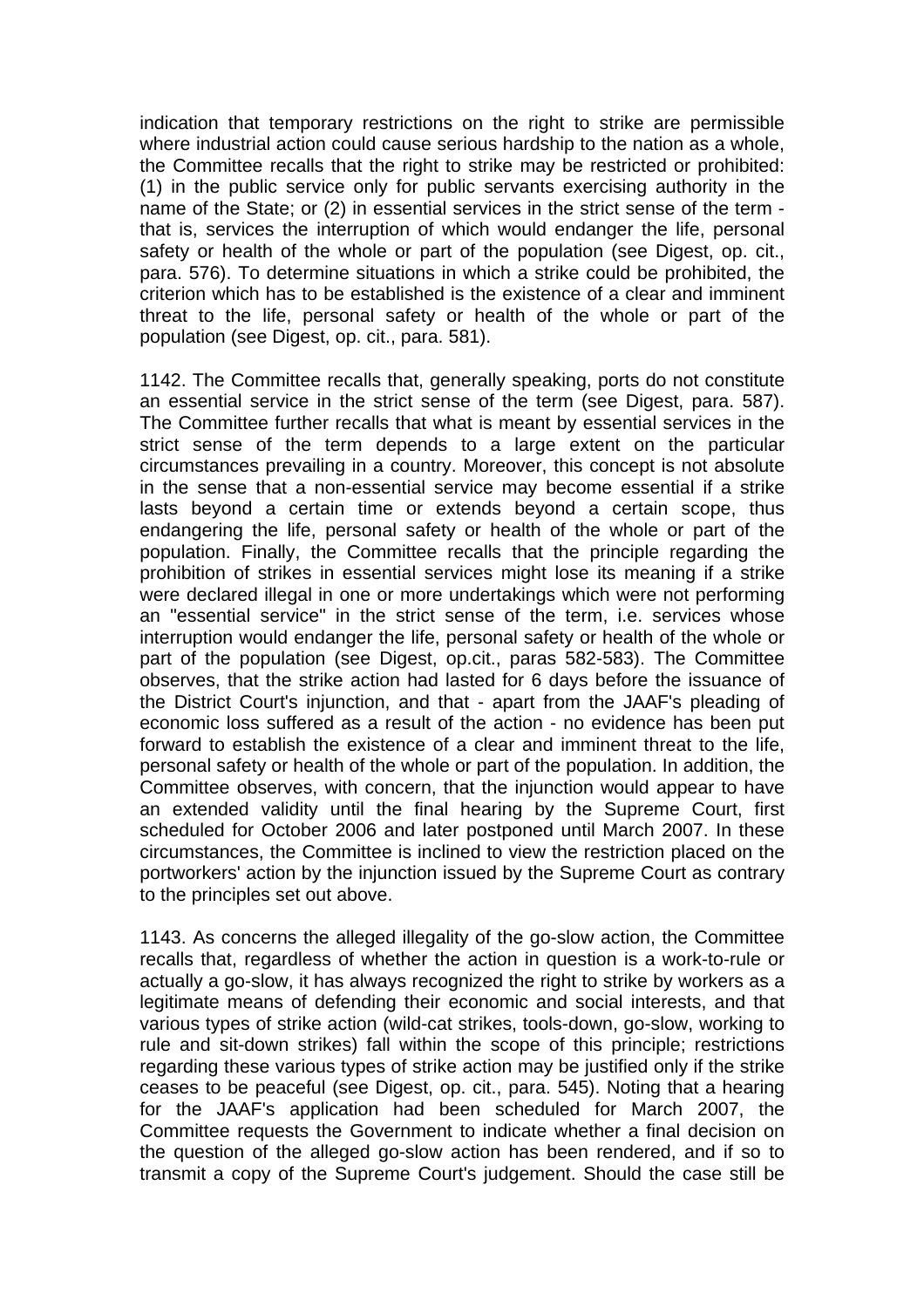pending before the Supreme Court, the Committee requests the Government to take the necessary measures to expedite the judicial process and ensure that the Committee's conclusions, particularly those concerning the exercise of the right to strike, are submitted for the Supreme Court's consideration.

1144. As for the essential services order, the Committee notes that the schedule contained in the Emergency (Miscellaneous Provisions and Powers) Regulation No. 01, as amended on 3 August 2006, enumerates a number of services not considered essential in the strict sense of the term, including services in the petroleum sector; the postal service; the Central Bank; export services; rail and public transportation; public corporations; tea, coffee and coconut plantations; and broadcasting services. As regards workers in public corporations, the Committee recalls that public servants in state-owned commercial or industrial enterprises should have the right to negotiate collective agreements, enjoy suitable protection against acts of anti-union discrimination and enjoy the right to strike, provided that the interruption of services does not endanger the life, personal safety or health of the whole or part of the population (see Digest, op. cit., para. 577). Although the Government indicates that the schedule of services had been repealed on 4 August 2006, the Committee observes that Gazette notification No. 1456/28 (Annex 2) does not appear to have done so as it apparently only states that the provisions of Part II of the Public Security Ordinance shall come into operation on 4 August 2006. The Committee therefore requests the Government, in consultation with representatives of workers and employers organizations, and taking into account the particular circumstances in the country, to review and take the necessary measures to amend the schedule of essential services provided for in Emergency (Miscellaneous Provisions and Powers) Regulation No. 01, as amended on 3 August 2006, if it is indeed still in force, so as to bring it into conformity with Conventions Nos 87 and 98. If the schedule has since been repealed, the Committee requests the Government to provide a copy of a the repealing order.

1145. Finally, the Committee reminds the Government that it may avail itself of the technical assistance of the Office.

# **Recommendations**

The Committee's recommendations

1146. In the light of its foregoing conclusions, the Committee invites the Governing Body to approve the following recommendations:

(a) The Committee requests the Government to indicate whether a final decision to consider the question of the alleged go-slow action has been rendered, and if so to transmit a copy of the Supreme Court's judgement. Should the case still be pending before the Supreme Court, the Committee requests the Government to take the necessary measures to expedite the judicial process and ensure that the Committee's conclusions, particularly those concerning the exercise of the right to strike, are submitted for the Supreme Court's consideration.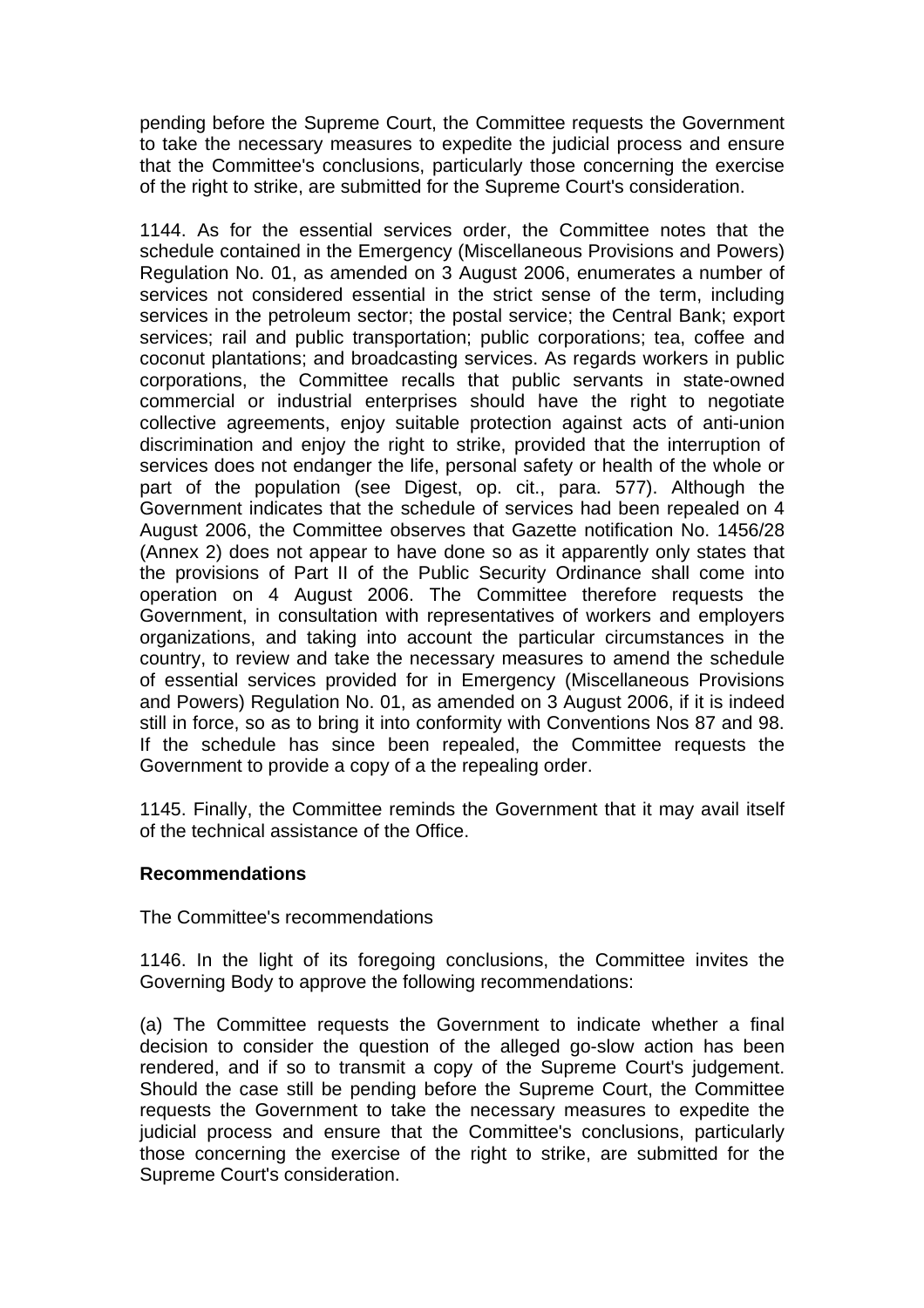(b) The Committee requests the Government, in consultation with representatives of workers and employers organizations, and taking into account the particular circumstances in the country, to review and take the necessary measures to amend the schedule of essential services provided for in Emergency (Miscellaneous Provisions and Powers) Regulation No. 01, as amended on 3 August 2006, if it is indeed still in force, so as to bring it into conformity with Conventions Nos 87 and 98. If the schedule has since been repealed, the Committee requests the Government to provide a copy of a the repealing order.

(c) The Committee reminds the Government that it may avail itself of the technical assistance of the Office.

ANNEX Annex 1

The Gazette of the Democratic Socialist Republic of Sri Lanka - Extraordinary (No. 1456/27) (Thursday, 3 August 2006)

Part I: Section (I) - General

Government notifications

The Public Security Ordinance (Chapter 40)

### **Regulation**

S made by the President under section 5 of the Public Security Ordinance (Chapter 40).

Mahinda RAJAPAKSA, President, Colombo, 3 August 2006.

**Regulations** 

The Emergency (Miscellaneous Provisions and Powers) Regulation No. 01 of 2005 published in Gazette Extraordinary No. 1405/14 of 13 August 2005 and deemed to be in force by virtue of Section 2A of the Public Security Ordinance, and amended from time to time, is hereby further amended as follows:

(1) by the amendment of regulation 2 of that regulation by the insertion immediately after definition of the expression "emergency regulation" of the following definition:

"'essential service' means any service which is of public utility or is essential for national security or for the preservation of public order or to the life of the community and includes any Department of the Government or branch thereof, which is specified in the Schedule hereto and shall also include any service which may at any time thereafter be declared in terms of regulation 40 of these regulations";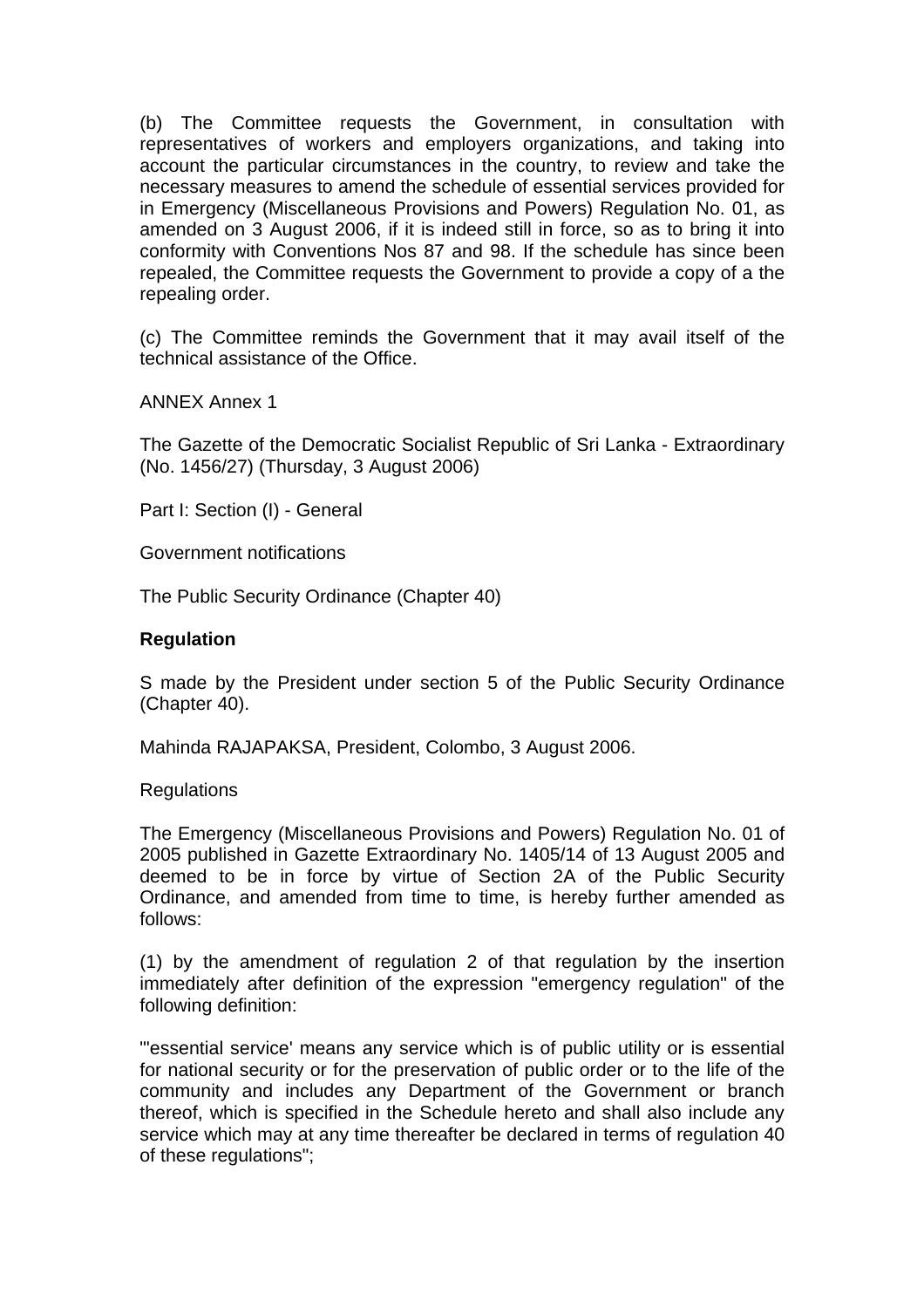(2) by the insertion immediately after regulation 39 of those regulations of the following new regulation:

40. (1) Where any service is declared by order made by the President under regulation 2 to be an essential service, any person who, on or after 13 August 2005 was engaged or employed in any work in connection with that service - ...

(b) fails or refuses after the lapse of one day from the date of such Order, to perform such work as he may from time to time be directed by his employer or a person acting under the authority of his employer to perform at such time or within such periods as may be specified by such employer or such person for the performance of such work (whether such time or period is within, or outside normal working hour or on holidays) he shall, notwithstanding that he has failed or refused to so attend or to so work in furtherance of a strike or other organized action -

(i) be deemed for all purposes to have forthwith terminated or vacated his employment, notwithstanding anything to the contrary in any other law or the terms and conditions or any contract of employment; and

(ii) in addition, be guilty of an offence. ...

(4) Where the President is of the opinion that the members of any organization are committing, aiding and abetting the commission of any act referred to in paragraph (3) of this regulation, he may by Order published in the Gazette declares such organization to be a proscribed organization; ...

(3) by the addition immediately at the end of these regulations, of the following Schedule:

# "Schedule

(a) the services provided by the Central Bank or any banking institution as defined in subsection (1) of Section 127 of the Monetary Law Act (Chapter 422), or the State Mortgage and Investment Bank, established under the State Mortgage and Investment Bank Law, No. 13 of 1975;

(b) all services, work or labour of any description whatsoever necessary or required to be done in connection with the maintenance and the reception, feeding, nursing care and treatment of patients in hospitals, dispensaries and other institutions, under the Ministry of Health and Women's Affairs;

(c) all services connected with the supply or distribution of fuel, including petroleum products and gas;

(d) all services connected with the supply of electricity;

(e) all services, work or labour of any description whatsoever, necessary or required to be done in connection with the maintenance of postal and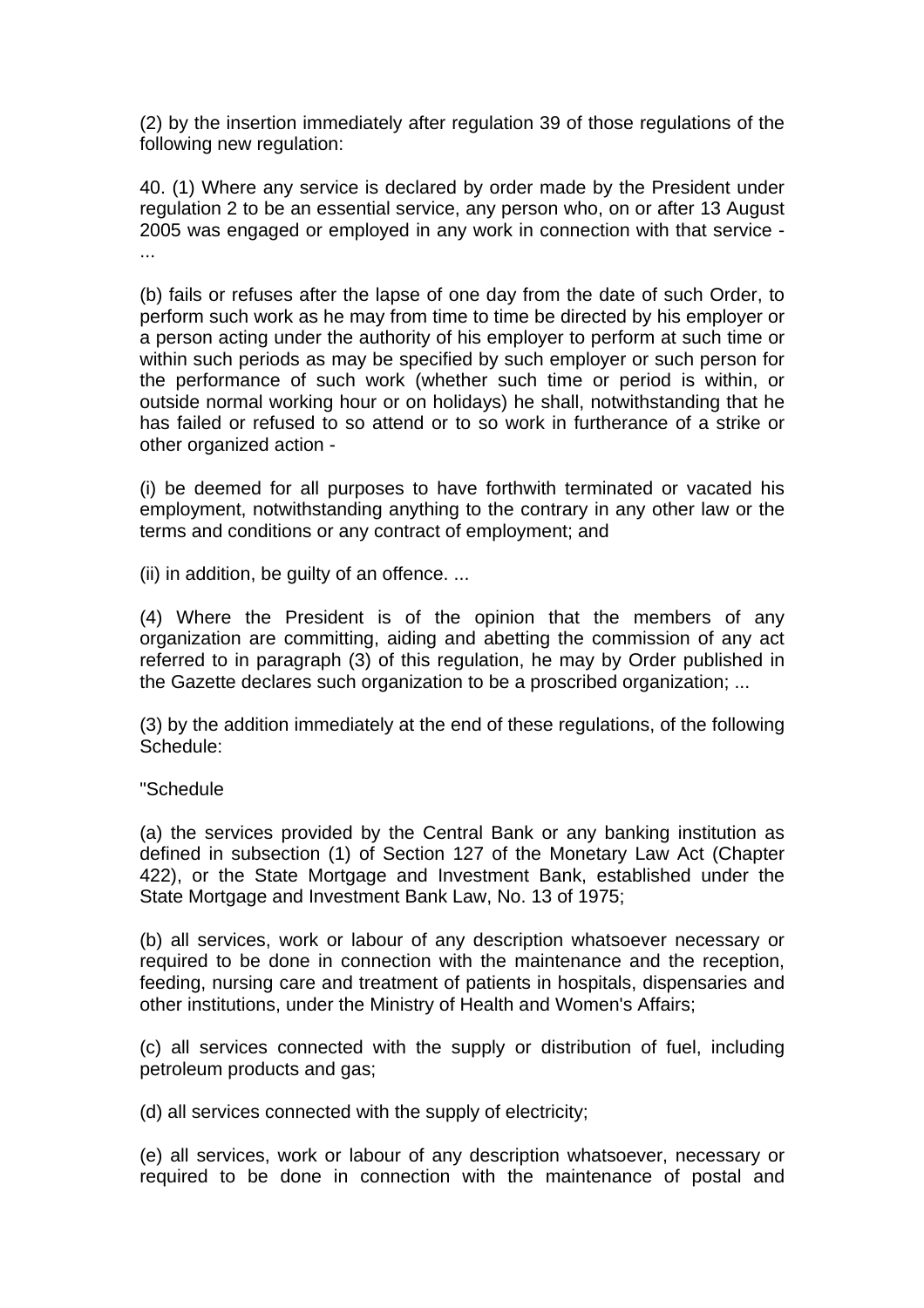telecommunications services, including the overseas telecommunication services;

(f) all services, work or labour of any description whatsoever necessary or required to be done by officers or servants of all Ministries, Government Departments and Public Corporations;

(g) all services, work or labour of any description whatsoever necessary or required to be done in connection with the maintenance of road, rail and other public transport services;

(h) all services, work or labour of any description whatsoever necessary or required to be done in connection with the maintenance and management of tea, rubber and coconut plantations or the production and manufacture of tea, rubber and coconut;

(i) all services, work or labour of any description whatsoever necessary or required to be done in connection with the export of commodities, garments and other products;

(j) all services, work or labour of any description whatsoever necessary or required to be done in connection with the maintenance of all broadcasting and television services;

(k) all services, of any description, necessary or required to be done in connection with the sale, supply or distribution, of any article of food or medicine or any other article required by a member of the public."

Annex 2

The Gazette of the Democratic Socialist Republic of Sri Lanka - Extraordinary (No. 1456/28) (Friday, 4 August 2006)

Part I: Section (I) - General

Proclamations &c., by the President

A proclamation by His Excellency the President

WHEREAS I am of opinion that by reason of a public emergency in Sri Lanka, it is expedient so to do, in the interests of public security, the protection of public order and the maintenance of supplies and services essential to the life of the community;

Know ye that, I Mahinda Rajapaksa, President, by virtue of the powers vested in me by Section 2 of the Public Security Ordinance (Chapter 40) as amended by Act No. 8 of 1959, Law No. 6 of 1978 and Act No. 28 of 1988, do by this Proclamation declares that the provisions of Part II of that Ordinance, shall come into operation throughout Sri Lanka on 4 August 2006.